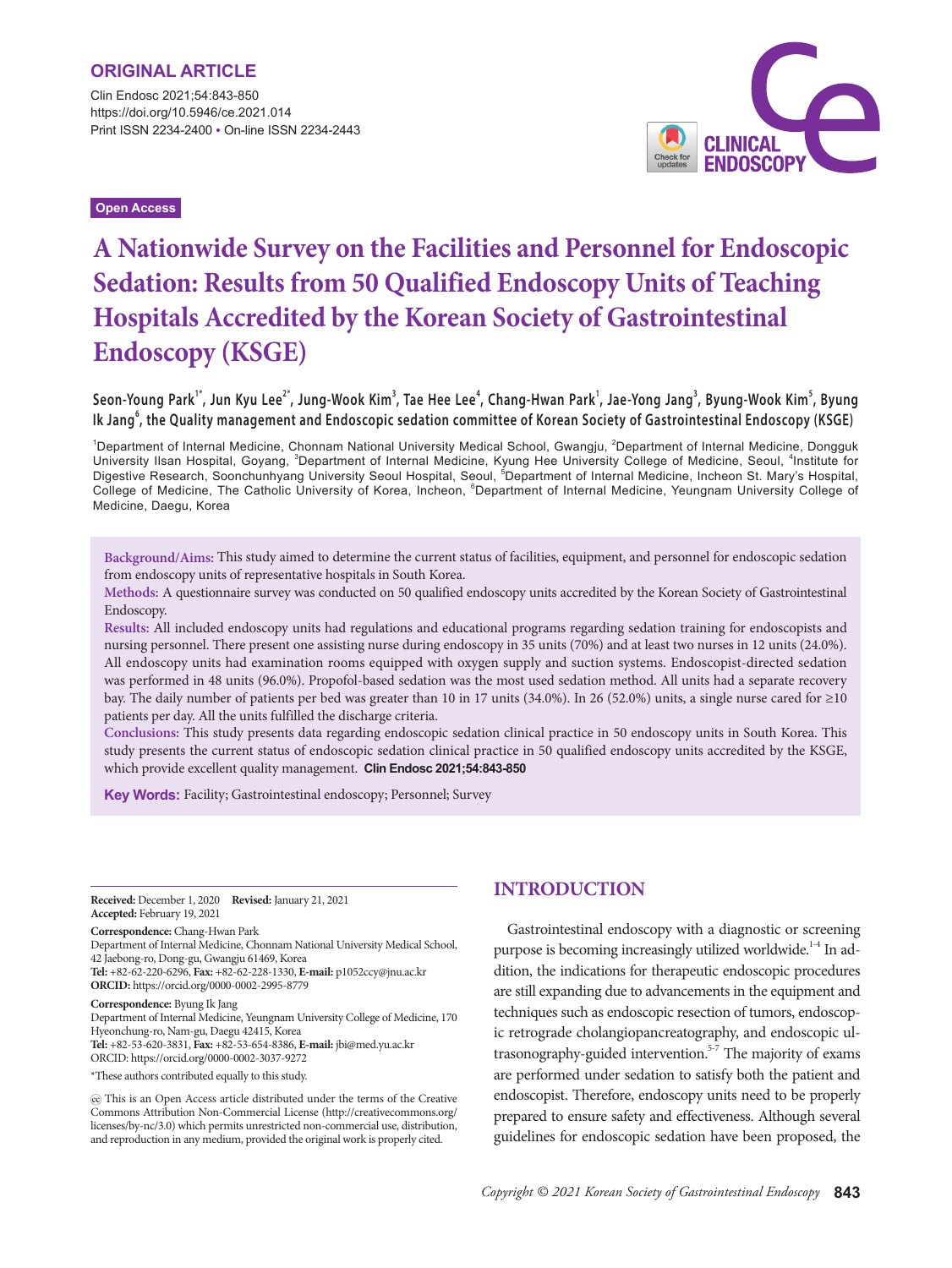**CELINICAL ENDOSCOPY** 

majority of the statements are based on experts' opinions due to the lack of relevant evidence.<sup>8-10</sup> In this study, the results of a nationwide survey on the facilities, equipment, and personnel for endoscopic sedation from 50 qualified endoscopy units of teaching hospitals accredited by the Korean Society of Gastrointestinal Endoscopy (KSGE) are presented.

# **MATERIALS AND METHODS**

First, a pilot survey was conducted using a questionnaire developed by the Quality management and Endoscopic sedation committee of KSGE among senior endoscopists and head nurses in charge of each of the 13 endoscopy units of board members of the committee via a website (https://ko.surveymonkey.com) between August  $1<sup>st</sup>$  and  $30<sup>th</sup>$ , 2018. After the interim analysis, the updated questionnaire was generated and redistributed to 50 qualified endoscopy units of teaching hospitals accredited by the KSGE between October 15<sup>th</sup> and November 15<sup>th</sup>, 2018 (Supplementary File). Data were summarized using descriptive statistics and presented as mean values with standard deviation (SD) or median values with ranges.

## **RESULTS**

### **Staff training and pre-procedural assessments**

The mean number (SD) of endoscopists affiliated with the Subspecialty Board of Gastrointestinal Endoscopy by the KSGE in each hospital was 10.2 (5.2) (Table 1). All endoscopy units had regulations regarding both initial and maintenance training for the endoscopists and nursing personnel, including registered nurses (RNs), nursing assistants, and assistants. All staff members from all of the enrolled endoscopic units had completed educational programs related to endoscopic sedation. They attended educational programs for propofol sedation endorsed by the Korean Medical Association (KMA) (8.0%); seminars or workshops provided by the KSGE (46.0%); and training sessions approved by the Korean Nurses Association and the Korean Society of Gastrointestinal Endoscopy Nurses and Associates (48.0%), and their own educational programs (62.0%).

A total of 41 (82.0%) endoscopy units evaluated and kept records of the American Society of Anesthesiologist (ASA) Physical Status Classification System scores as part of the pre-procedural assessment (Table 2). Most of the units evaluated the ASA scores in more than 75% patients. A total of 34 (68.0%) endoscopy units also included the Mallampati score that was assessed in more than 75% patients in 50% of the units and less than 25% patients in 42.8% of the units.

#### **Intra-procedure assessment**

#### *Working personnel and vital sign monitoring*

At least one member of the nursing personnel was always present in the examination room, even during diagnostic endoscopies, in all hospitals (Table 3). There was one nurse in 35 (70.0%) endoscopy units and at least two nurses in 12 (24.0%) units.

All endoscopy units had examination rooms equipped with oxygen supply and suction systems. Oxygen was supplied prior to administering sedatives in 32 (64.0%) endoscopy units and was supplied in cases of hypoxia in all units. Forty (80%) endoscopy units had electrocardiography (ECG), blood pres-

#### Table 1. Training of Working Personnel (n=50)

| Number of endoscopists affiliated with the Subspecialty Board of Gastrointestinal Endoscopy by KSGE, |                     |
|------------------------------------------------------------------------------------------------------|---------------------|
| no. (mean±SD, range)                                                                                 | $10.2\pm5.2$ (3-34) |
| Regulations regarding sedation training for working personnel*, no. (%)                              | 50(100.0)           |
| Completion of education programs by working personnel, no. (%)                                       | 50(100.0)           |
| The source of education program <sup>**</sup> , no. $(\%)$                                           |                     |
| Education program for propofol sedation endorsed by the KMA                                          | 4(8.0)              |
| Seminars or workshops provided by the KSGE                                                           | 23(46.0)            |
| Training sessions approved by the KNA/the KSGNA                                                      | 24(48.0)            |
| Education programs of each endoscopic unit                                                           | 31(62.0)            |

KMA, Korean Medical Association; KNA, Korean Nurses Association; KSGE, Korean Society of Gastrointestinal Endoscopy; KSGNA, Korean Society of Gastrointestinal Endoscopy Nurses and Associates; SD, standard deviation.

\*Endoscopists and nursing personnel including registered nurses (RNs), nursing assistants, and assistants.

\*\*Multiple answers possible.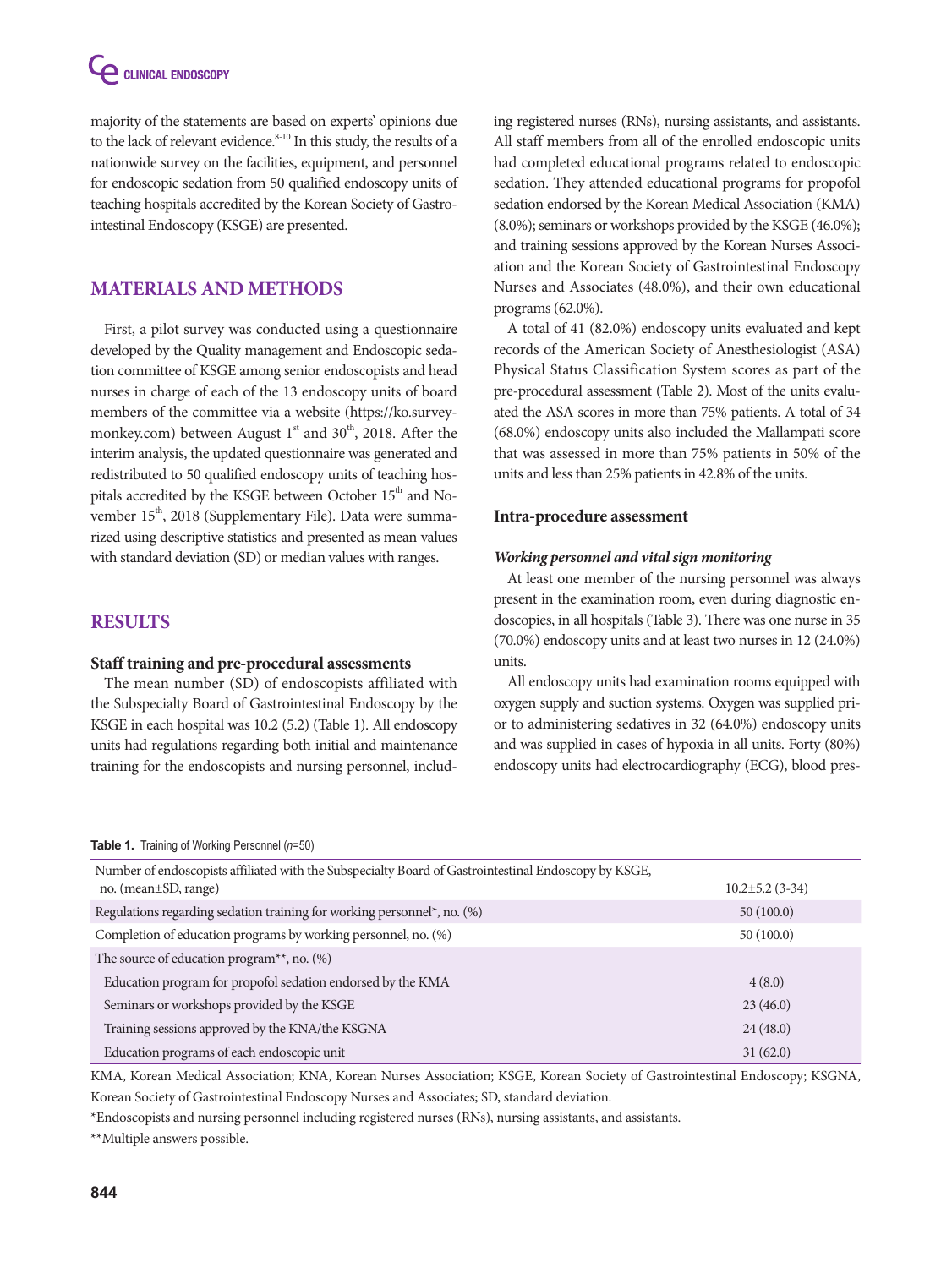| ASA Physical Status Classification scores, no. (%) | 41(82.0)  |
|----------------------------------------------------|-----------|
| >75% of patients                                   | 37(91.3)  |
| 50-75% of patients                                 | 0(0)      |
| 25-50% of patients                                 | 0(0)      |
| <25% of patients                                   | 4(8.7)    |
| Mallampati score, no. (%)                          | 34(68.0)  |
| >75% of patients                                   | 18 (52.9) |
| 50-75% of patients                                 | 1(3.6)    |
| 25-50% of patients                                 | 1(3.6)    |
| <25% of patients                                   | 14(41.1)  |

## Table 2. Pre-Procedural Assessment (n=50)

ASA, American Society of Anesthesiologists.

| Table 3. Intra-Procedure Assessment (n=50)                                     |                |
|--------------------------------------------------------------------------------|----------------|
| Number of monitoring personnel present during an examination, no. (%)          |                |
| 1 member of the nursing personnel                                              | 35(70.0)       |
| 2 or more members of the nursing personnel                                     | 12(24.0)       |
| Another doctor                                                                 | $3(6.0\%)$     |
| Equipment with oxygen supply and suction systems, no. (%)                      | 50(100.0)      |
| Oxygen supply, no. (%)                                                         |                |
| In case of hypoxia                                                             | 50(100.0)      |
| Routine supply before administration of sedatives                              | 32(64.0)       |
| Monitoring equipment <sup>*</sup> at each bed in the examination room, no. (%) | 40(80.0)       |
| Regular measurement of vital signs                                             |                |
| Oxygen saturation                                                              | $50(100.0)$ ** |
| Blood pressure                                                                 | 50(100.0)      |
| >75% of patients                                                               | 37(74.0)       |
| 50-75% of patients                                                             | 2(4.0)         |
| 25-50% of patients                                                             | 2(4.0)         |
| <25% of patients                                                               | 9(18.0)        |
| Electrocardiography                                                            | 50(100.0)      |
| >75% of patients                                                               | 23(46.0)       |
| 50-75% of patients                                                             | 0(0.0)         |
| 25-50% of patients                                                             | 3(6.0)         |
| <25% of patients                                                               | 24 (48.0)      |
| Level of consciousness                                                         | 50(100.0)      |
| >75% of patients                                                               | 44(88.0)       |
| 50-75% of patients                                                             | 2(4.0)         |
| 25-50% of patients                                                             | 1(2.0)         |
| <25% of patients                                                               | 3(6.0)         |

\*includes electrocardiography, blood pressure, and oxygen saturation.

\*\*continuous monitoring for every patient.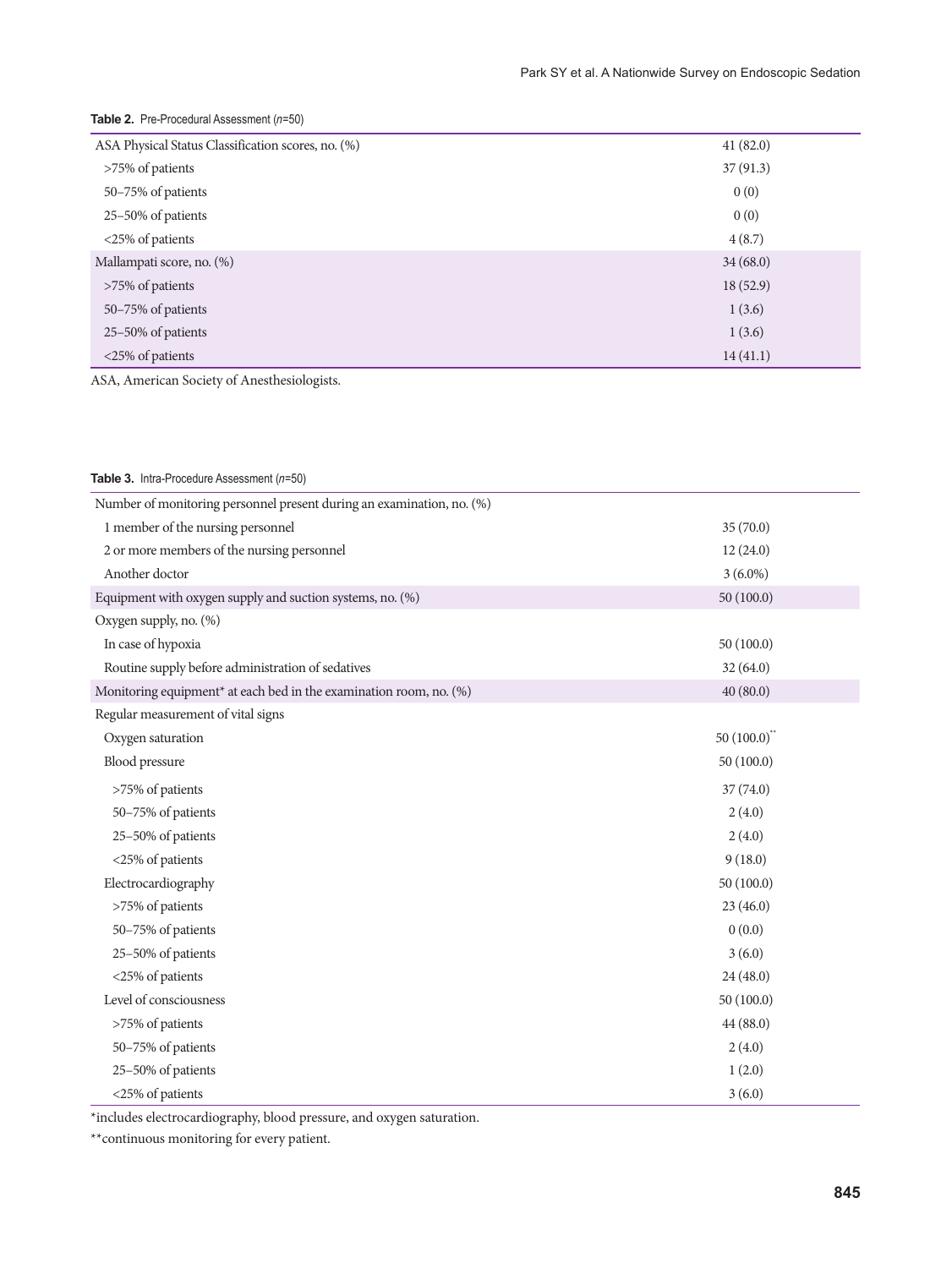

sure (BP), and oxygen saturation (OS) monitoring equipment for each bed in the examination room. OS levels were monitored during all endoscopies. BP was measured regularly in >3/4 patients during examinations in 37 (74.0%) endoscopy units, ECG monitoring was performed in  $>3/4$  patients in 23 (46.0%) units, and level of consciousness was assessed in >3/4 patients in 44 (88.0%) endoscopy units.

## *Drug administration practice and management of adverse events*

The type of sedatives, initial dose, and additional dosing intervals were decided by an endoscopist in 47 (94.0%) endoscopy units (Table 4). The sedatives used were midazolam (36.0%), propofol (22.0%), and midazolam together with propofol (54.0%). All endoscopy units had sedative antidotes, such as flumazenil and naloxone, available in the examination room. Sedative antidotes were used in cases of hypoxia in 39 (78.0%) endoscopy units and for paradoxical responses in 34

(68.0%) units. Patients with paradoxical responses were re-examined under non-sedation state after recovery through the use of an antidote in 48 (96.0%) endoscopy units. Equipment for cardiopulmonary resuscitation were available in 49 (98.0%) endoscopy units. Records of sedation endoscopy-related adverse events (AEs) were maintained in 37 (74.0%) endoscopy units.

#### **Post-procedural assessment and discharge**

## *Facility*

Each endoscopy unit was equipped with a separate recovery bay. The mean size (SD) of recovery bays was 67.8 (48.7)  $m<sup>2</sup>$  (range, 6.5–240.0 m<sup>2</sup>). The mean number (SD) of beds in recovery bays was 13.8 (6.7) (range, 3–35). The number of endoscopy units with <10 patients per bed was 33 (66.0%). Forty three (86.0%) endoscopy units were equipped with oxygen supply, and 38 (76.0%) had ECG/BP/OS monitoring equip-

**Table 4.** Drug Administration Practice and Management of Adverse Events (n=50)

| Decision of sedatives, initial dose, and additional dosing interval, no. (%) |           |
|------------------------------------------------------------------------------|-----------|
| Endoscopist                                                                  | 47(94.0)  |
| Another doctor                                                               | 1(2.0)    |
| Anesthesiologist                                                             | 1(2.0)    |
| <b>Trained</b> nurse                                                         | 1(2.0)    |
| Type of sedatives*, no. (%)                                                  |           |
| Midazolam                                                                    | 18(36.0)  |
| Propofol, single                                                             | 11(22.0)  |
| Propofol, balanced with midazolam                                            | 27(54.0)  |
| Other                                                                        | 1(2.0)    |
| Availability of antidotes in the examination room, no. (%)                   | 50(100.0) |
| Indication of antidotes*, no. (%)                                            |           |
| Hypoxia                                                                      | 39(78.0)  |
| Paradoxical response                                                         | 34(68.0)  |
| Routine use                                                                  | 5(10.0)   |
| Other                                                                        | 1(2.0)    |
| Management of paradoxical response*, no. (%)                                 |           |
| Non-sedated exam with use of antidotes                                       | 48 (96.0) |
| Additional dosing with another sedative                                      | 39 (78.0) |
| Additional dosing with the same sedative                                     | 5(10.0)   |
| Other                                                                        | 2(4.0)    |
| Equipment for cardiopulmonary resuscitation, no. (%)                         | 49 (98.0) |
| Keeping records of adverse events related to sedation, no. (%)               | 37(74.0)  |
|                                                                              |           |

\*Multiple answers possible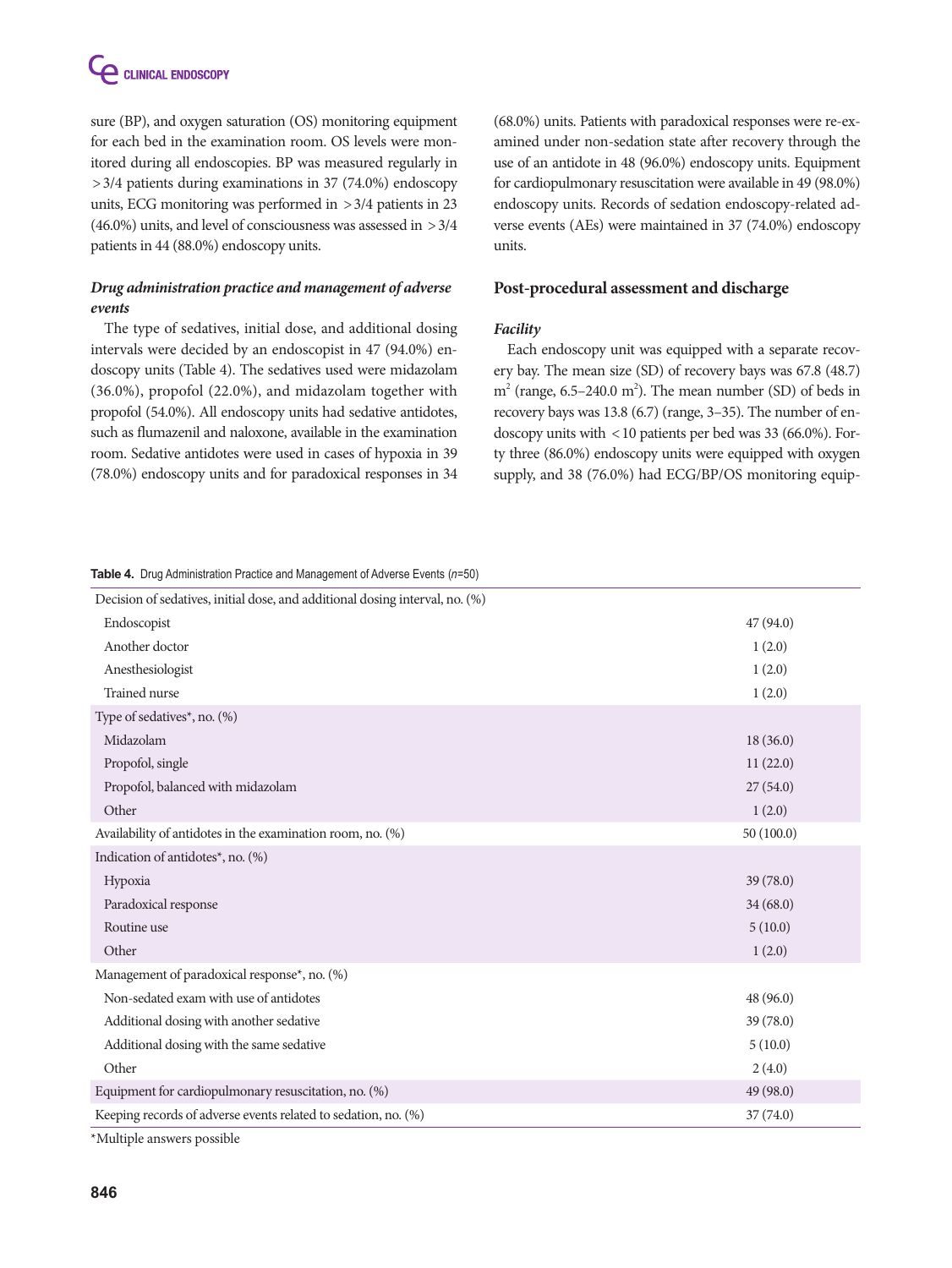| Size of recovery rooms, $m^2$ , mean $\pm$ SD (range)                              | $67.8 \pm 48.7$ $(6.5 - 240)$ |
|------------------------------------------------------------------------------------|-------------------------------|
| Number of beds in recovery rooms, mean $\pm$ SD (range)                            | $13.8 \pm 6.7$ (3-35)         |
| Number of beds in recovery rooms/number of patients, no. (%)                       |                               |
| <1/10                                                                              | 33(66.0)                      |
| $1/10-1/15$                                                                        | 9(18)                         |
| $1/15 - 1/30$                                                                      | 4(8.0)                        |
| >1/30                                                                              | 4(8.0)                        |
| Equipment with portable oxygen tanks for emergency, no. (%)                        | 47(94.0)                      |
| Specific assignment of nursing personnel for recovery rooms                        | 47(94.0)                      |
| Number of nursing personnel, mean $\pm$ SD (range)                                 | $1.5\pm0.5(1-6)$              |
| Number of nursing personnel in recovery rooms/number of patients, no. (%)          |                               |
| <1/10                                                                              | 24(48.0)                      |
| $1/10-1/15$                                                                        | 12(24.0)                      |
| $1/15 - 1/30$                                                                      | 10(20.0)                      |
| >1/30                                                                              | $4(8.0\%)$                    |
| Fulfilling the discharge criteria                                                  | 50(100.0)                     |
| Recommendation for an outpatient to be accompanied by a guardian<br>$\blacksquare$ | 50(100.0)                     |

SD, standard deviation.

ment for each bed in the recovery bays. In addition, 47 (94.0%) units were equipped with portable oxygen tanks, which could be readily used when necessary.

#### *Working personnel*

There were 47 (94.0%) endoscopy units with nursing personnel assigned solely to recovery bays. The mean number (SD) of members of the nursing personnel was 1.5 (0.5) (range, 1–6). In 24 (48.0%) endoscopy units, less than 10 patients were cared for by a single member of the nursing personnel (Table 5).

#### *Discharge criteria*

All endoscopy units fulfilled the discharge criteria and put forward a recommendation that every outpatient should be accompanied by a caretaker when discharged (Table 5).

## **DISCUSSION**

The characteristics of a real-world clinical practice of sedative endoscopy regarding the staff, facilities, and performance in 50 qualified endoscopy units of teaching hospitals accredited by the KSGE in South Korea were evaluated in the present study. All endoscopic units conformed to the previous version of the Accreditation of Qualified Endoscopy Unit (AQEU) program provided by the KSGE. One of the prerequisites for training hospitals for endoscopic performance is to achieve the AQEU program provided by the KSGE in South Korea. The KSGE introduced the AQEU program to enhance the quality of endoscopy units through systematic quality management in 2012.<sup>11</sup> In this program, crucial factors required to deliver the best endoscopy practice are as follows: (I) staff credentialing; (II) compliance with the guidelines for safety, endoscope disinfection, and endoscopic sedation according to the policy of each institution as recommended by the KSGE; (III) assessment of the standardized procedures to meet performance criteria; and (IV) continuous quality improvement activities. To provide evidence for updating the AQEU program in 2019, a nationwide survey was conducted, and the items related to endoscopic sedation are described herein.

Sedation is defined as a depressed level of consciousness induced by drug administration. When gastrointestinal endoscopy is performed, sedation is frequently used, benefiting both the patient and the endoscopist. In patients, anxiety and discomfort can be relieved by sedation. In addition, a lack of memory of the procedure may be anticipated. For an endoscopist, the quality of the examination is improved in the absence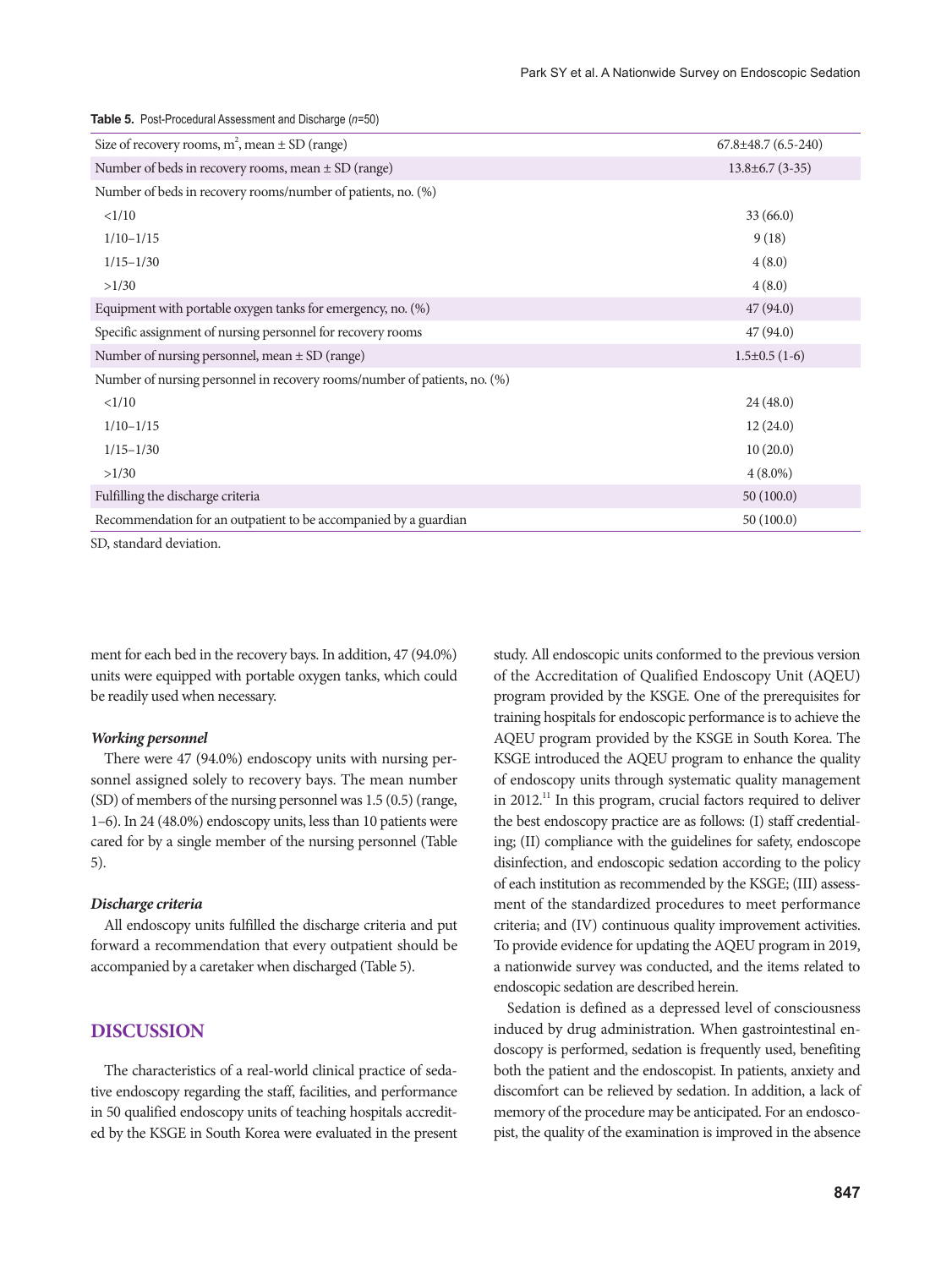of unintended patient's movements. The level of sedation is a continuum ranging from minimal sedation (anxiolysis) to general anesthesia, which is defined by a patient's degree of spontaneous ventilation, maintenance of cardiovascular function, and response to verbal and tactile stimuli. The targeted level of sedation may differ depending on the patient's condition and the length or complexity of the procedure. Usually, moderate sedation is preferred. Deep sedation, however, may be achieved with or without intention, in which case the risk of serious AEs, such as cardiopulmonary compromise, increases.12 Pre-procedural evaluation to assess the risk stratification is required for all patients undergoing endoscopic sedation.<sup>13</sup> A previous nationwide survey in South Korea showed that 56.6% of respondents in the non-academic setting and 74.8% of respondents from academic endoscopy units used ASA scores. In our study, 82% of endoscopy units maintained the ASA score as a patient assessment method prior to sedation, which was attributable to a change in perception regarding sedative endoscopy, especially regarding safety issues. We included the Mallampati score as a patient assessment method prior to sedation in the survey. In this study, only 68% of the units recorded the Mallampati score. The modified Mallampati classification may predict the ease of endotracheal intubation, and an increased Mallampati score has been shown to be a predictor of the need for anesthesia-directed airway manipulation.15 As the KSGE has recently released an updated version of the AQEU program including Mallampati scoring for the assessment of airway anatomy, its use is expected to become more popular.

Both patient and procedural factors should be considered when determining the staff requirements for the endoscopy procedure.<sup>16</sup> Patient factors were determined from the underlying comorbid diseases and physical examination and were reflected in the ASA scores. Procedural factors include the anticipated length of the procedure and whether a procedure is intended to be diagnostic or therapeutic. Complex interventional procedures may require additional members of the personnel for their efficiency.

The Standards of Practice Committee of the American Society for Gastrointestinal Endoscopy (ASGE) recommended that for endoscopies with moderate sedation, one RN may administer sedation under the supervision of a physician and assist with the technical portion of the endoscopic procedure, provided that these tasks are interruptible.<sup>17</sup> In addition, it was recommended that complex endoscopic procedures be staffed with a second endoscopy assistant, and if a RN administers deep sedation under the supervision of a physician, then a second endoscopy assistant should be included. Unfortunately, these recommendations are not fully supported by the real-world data. To the best of our knowledge, the only reference

regarding the staff choice of endoscopy units is a questionnaire survey from 63 ambulatory endoscopy centers, where sedation was performed by an anesthesia specialist in Texas, United States.<sup>18</sup> According to their results, 49 (78%) centers involved a single personnel member per endoscopy room, and additional personnel members were present performing tasks not directly related to patient care in 14/63 units (22%). The staffing model was different from the one in our study in that it was restricted to ambulatory centers performing upper endoscopies and colonoscopies. Our data reflect the overall situation in real-world practice, including ambulatory and hospital-based endoscopy units. In our study, 70% of the enrolled endoscopy units involved one member of the nursing personnel, and 24% involved at least two members of the nursing personnel during sedation diagnostic endoscopies. In most endoscopic units in South Korea, endoscopist-directed moderate or deep sedation is performed for routine or advanced procedures. Therefore, one nurse attending almost all diagnostic procedures should perform multiple tasks, such as patient monitoring, technical activities, and recording nursing documents. However, in case of advanced procedures, additional members of the nursing personnel dedicated to patient monitoring are necessary. Therefore, it is crucial to define, educate, and promote the role of additional members of the nursing personnel during advanced endoscopic procedures with endoscopist-directed moderate or deep sedation for patients' safety and effectiveness of the procedures.

For sedation-related equipment, the ASGE recommends that oxygen supply; suction for the mouth; and electronic equipment that can monitor and display pulse, BP, OS, and continuous ECG assessment should be available in the procedure room.<sup>9</sup> In addition, the frequency of monitoring activity depends on the procedural and patient factors. The updated program for the AQEU by the KSGE recommends that each bed in the examination rooms must be equipped with an oxygen supply and a patient monitoring system for checking BP, heart rate, and OS.<sup>7</sup> At a minimum, monitoring should be performed before the procedure, after administration of sedatives, at regular intervals during the procedure, during initial recovery, and just before discharge. In our study, all endoscopy units had examination rooms equipped with oxygen supply, suction, and monitoring systems. Clinical guidelines for sedative endoscopy from the Spanish Society of Digestive Endoscopy recommend preoxygenation for 5 min before sedative endoscopy, as it reduces the incidence of arterial desaturation.<sup>19</sup> In this study, 32 (64%) centers supplied oxygen before the administration of sedatives. It is necessary to define the indication of preoxygenation to prevent hypoxemia in patients at high risk for sedative endoscopy and to highlight the necessity of preoxygenation.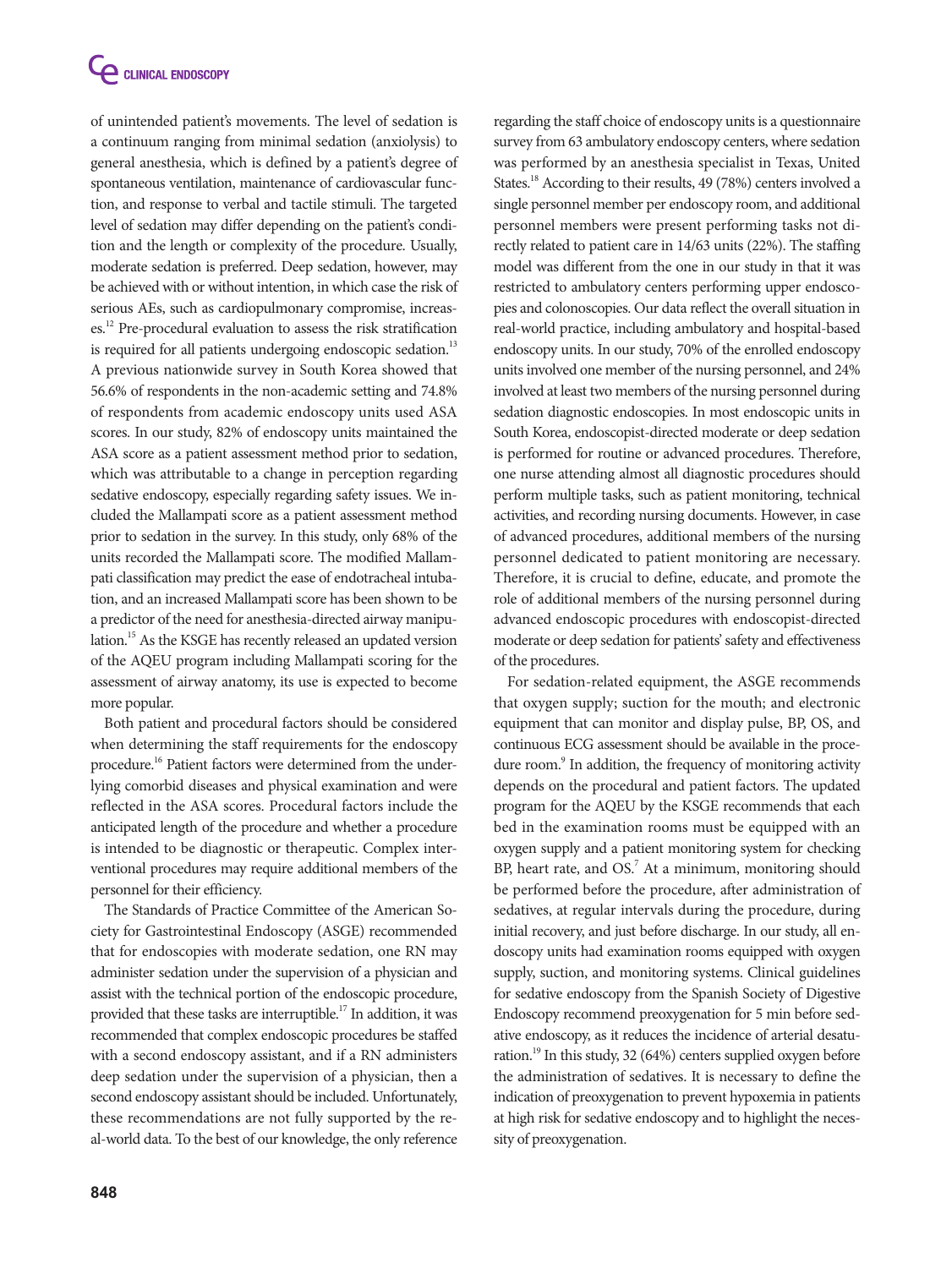In the aforementioned nationwide survey in South Korea, propofol-based sedation was the preferred method due to the highest satisfaction of both patients and endoscopists.<sup>14</sup> It was the most preferred method in the majority of endoscopy units in 2019. The reasons for the preference of propofol were that propofol sedation during the endoscopic procedure provides better patient satisfaction and endoscopist's satisfaction without an increase in AEs. Moreover, propofol for procedural sedation can be used by non-anesthesiologists in South Korea. Meanwhile, in 2016, the KMA stated that an educational program is mandatory for every doctor and member of the nursing personnel involved in propofol-based sedation.<sup>20</sup> However, working personnel from four (8.0%) centers responded that they completed the education program for propofol sedation endorsed by the KMA, in which a more active participation is required.

The ASGE recommends that recovery bays provide privacy and sufficient space for monitoring care, and that unit facilities provide recovery appropriate to the level of sedation utilized.<sup>16</sup> Regarding the post-procedure staff care, at least one RN is required to monitor patients who have received sedation until the patient is stabilized and to assess for AEs related to the endoscopic procedures, although the ratio of RNs to patients in the post-procedure setting varies depending on the acuity of the patients. In the present study, 94% of the responses showed that at least one member of the nursing personnel was assigned to recovery bays for post-procedural care. In addition, while 88% of responders regarded the ideal ratio of nursing personnel to patients as 1:10 or lesser, less than half of the endoscopy units met this expectation. There have been no guidelines concerning this issue to date. Assessment studies to balance the ratio of nursing personnel to patients for safety and effectiveness are anticipated.

This study has several limitations. First, only responses from the endoscopic units of teaching hospitals were included. Therefore, our data do not encompass the entire clinical situation in South Korea. Second, a recall bias may be an issue, similar to self-reported surveys. Third, this study did not include the rate of sedation-related AEs, for which another study was designed by the KSGE. Fourth, our data did not segregate the data by types of endoscopic procedures.

In conclusion, this study presented the details of endoscopic sedation in real-world practice via a survey on 50 qualified endoscopy units of teaching hospitals in South Korea. Further studies are needed to determine the prevalence and outcomes of sedation-related AEs, especially by the types of endoscopic procedures and the effects of the educational programs on endoscopic sedation.

#### Conflicts of Interest

The authors have no potential conflicts of interest.

#### Funding

None.

#### Author Contributions

Conceptualization: The Committees of Quality Management and Conscious Sedation of Korean Society of Gastrointestinal Endoscopy (KSGE) Data curation: Jun Kyu Lee, Jung-Wook Kim, Tae Hee Lee, Jae-Yong Jang, Byung-Wook Kim Formal analysis: JKL, Seon-Young Park Investigation: KSGE Project administration: Byung Ik Jang, Chang-Hwan Park Supervision: BIJ, CHP Validation: KSGE Writing-original draft: SYP, JKL Writing-review&editing: SYP, JKL, CHP

#### ORCID

Seon-Young Park: https://orcid.org/0000-0002-0962-5977 Jun Kyu Lee: https://orcid.org/0000-0002-2694-3598 Jung-Wook Kim: https://orcid.org/0000-0002-5383-7934 https://orcid.org/0000-0003-3049-8252 Chang-Hwan Park: https://orcid.org/0000-0002-2995-8779 Jae-Yong Jang: https://orcid.org/0000-0002-7930-1468 Byung-Wook Kim: https://orcid.org/0000-0002-2290-4954<br>Byung Ik Jang: https://orcid.org/0000-0002-3037-9272 https://orcid.org/0000-0002-3037-9272

## **REFERECES**

- 1. Cho YK. How to Improve the quality of screening endoscopy in Korea: national endoscopy quality improvement program. Clin Endosc 2016;49:312-317.
- 2. Chen R, Liu Y, Song G, et al. Effectiveness of one-time endoscopic screening programme in prevention of upper gastrointestinal cancer in China: a multicentre population-based cohort study. Gut 2021;70:251- 260.
- 3. Rex DK, Boland CR, Dominitz JA, et al. Colorectal cancer screening: recommendations for physicians and patients from the U.S. Multi-Society Task Force on colorectal cancer. Am J Gastroenterol 2017;112:1016- 1030.
- 4. Săftoiu A, Hassan C, Areia M, et al. Role of gastrointestinal endoscopy in the screening of digestive tract cancers in Europe: European Society of Gastrointestinal Endoscopy (ESGE) Position Statement. Endoscopy 2020;52:293-304.
- 5. ASGE Technology Committee, Lo SK, Fujii-Lau LL, et al. The use of carbon dioxide in gastrointestinal endoscopy. Gastrointest Endosc 2016;83:857-865.
- 6. Mulder CJ, Tan AC, Huibregeste K. Guidelines for designing an endoscopy unit: report of the Dutch Society of Gastroenterologists. Endoscopy 1997;29:I-VI.
- 7. Lee TH, Yoon JY, Paik CN, Choi HS, Jang J-Y. Updates on the facilities, procedures, and performance of the accredited endoscopy unit. Clin Endosc 2019;52:431-442.
- 8. Dumonceau J-M, Riphaus A, Schreiber F, et al. Non-anesthesiologist administration of propofol for gastrointestinal endoscopy: European Society of Gastrointestinal Endoscopy, European Society of Gastroenterology and Endoscopy Nurses and Associates guideline--updated June 2015. Endoscopy 2015;47:1175-1189.